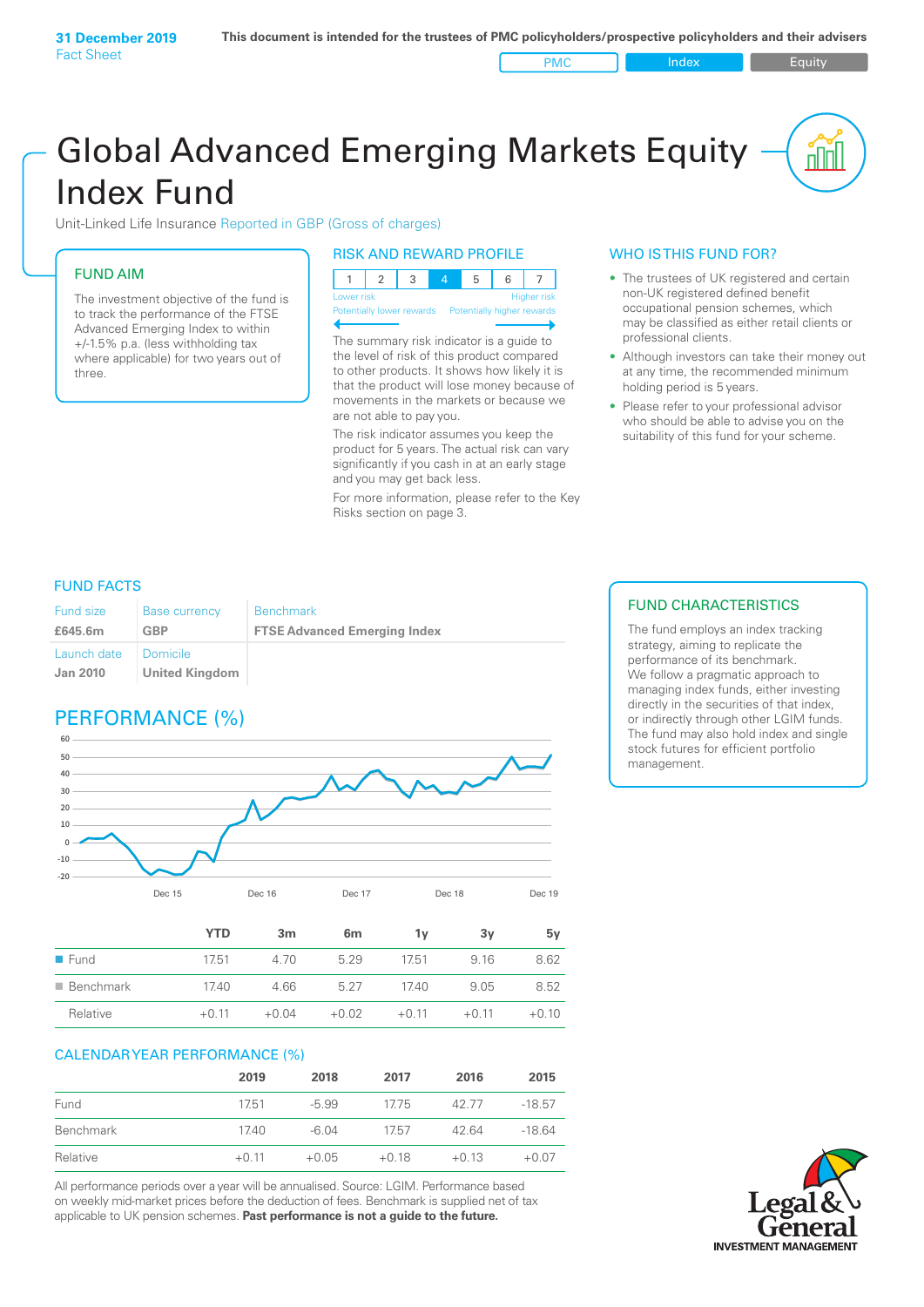### Global Advanced Emerging Markets Equity Index Fund

Unit-Linked Life Insurance Reported in GBP (Gross of charges)

### PORTFOLIO BREAKDOWN

All data source LGIM unless otherwise stated. Totals may not sum due to rounding. In order to minimise transaction costs, the Fund will not always own all the assets that constitute the index and on occasion it will own assets that are not in the index.



#### SECTOR (%)

| $\blacksquare$ Financials  | 27.2 |
|----------------------------|------|
| ■ Technology               | 20.9 |
| ■ Basic Materials          | 10.0 |
| $\blacksquare$ Industrials | 9.2  |
| ■ Consumer Services        | 88   |
| Consumer Goods             | 77   |
| $\Box$ Oil & Gas           | 5.7  |
| ■ Telecommunications       | 50   |
| $\blacksquare$ Utilities   | 3.3  |
| $\Box$ Other               | 22   |
|                            |      |



| $\blacksquare$ Large     | 81.7 |
|--------------------------|------|
| $\blacksquare$ Mid       | 18.2 |
| $\blacksquare$ Undefined | 0.0  |



| Taiwan Semiconductor Manufac | 12 7 |
|------------------------------|------|
| Naspers Ltd                  | 34   |
| Vale SA                      | フフ   |
| Itau Unibanco Holding S-Pref | 21   |
| Hon Hai Precision Industry   | 17   |
| Banco Bradesco Sa-Pref       | 17   |
| Petrobras- Petroleo Bras-Pr  | 17   |
| Petrobras- Petroleo Bras     | 11   |
| America Movil                | 11   |
| Mediatek Inc                 | 11   |
|                              |      |

#### COUNTRY (%)

|     | Taiwan         | 34.5 |
|-----|----------------|------|
|     | Brazil         | 23.8 |
|     | South Africa   | 15.1 |
| Ξ   | Thailand       | 8.6  |
|     | Mexico         | 7.4  |
| Œ   | Malaysia       | 6.6  |
| (C* | Turkey         | 1.7  |
|     | Hungary        | 1.0  |
| Æ   | Greece         | 0.9  |
|     | Czech Republic | 0.4  |
|     |                |      |



comprises 25 fund managers, supported by two analysts. Management oversight is provided by the Global Head of Index Funds. The team has average industry experience of 15 years, of which seven years has been at LGIM, and is focused on achieving the equally important objectives of close tracking and maximising returns.